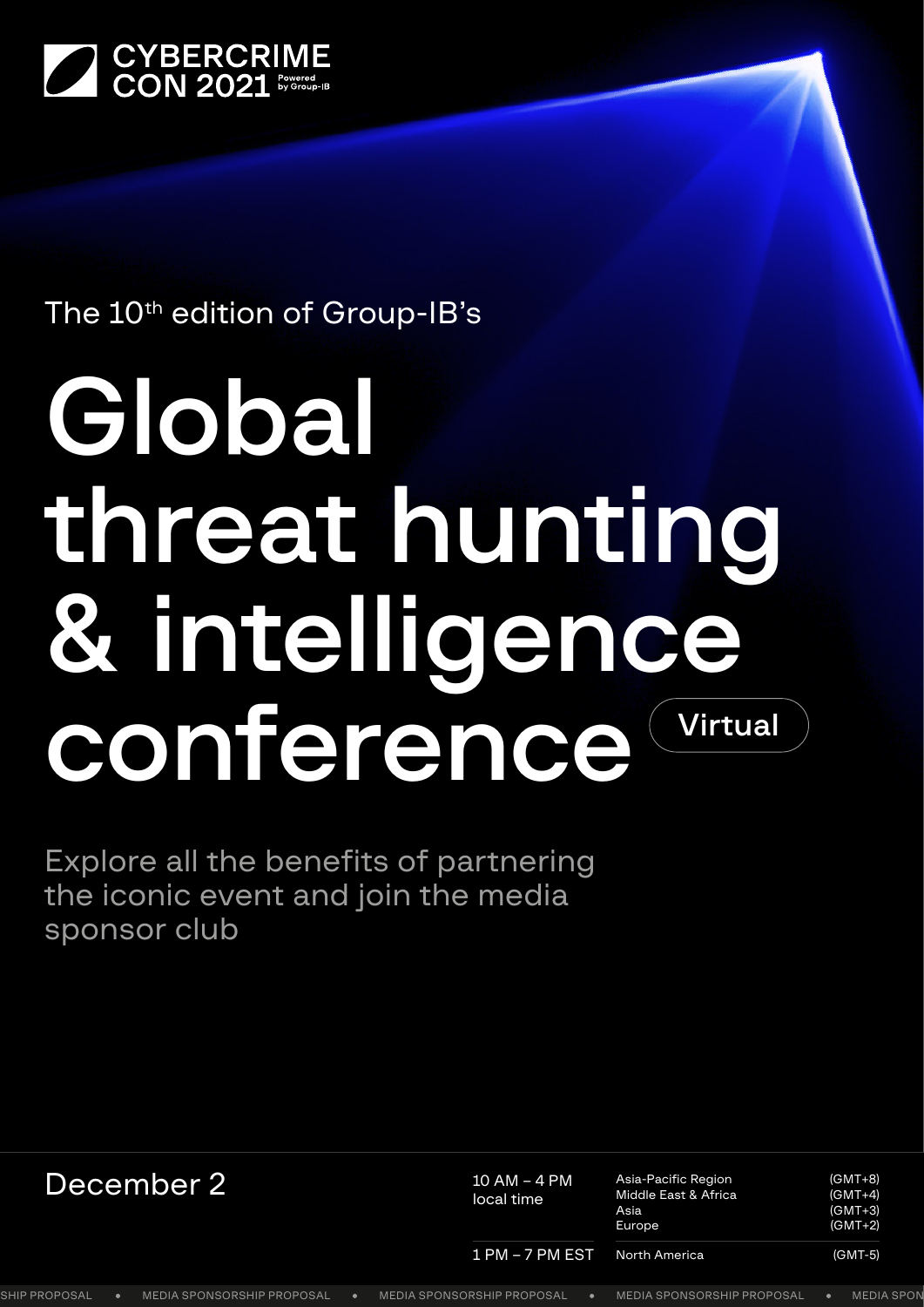# About Group-IB **CyberCrimeCon**

CyberCrimeCon is Group-IB' trademark annual event that assembles cybersecurity analysts, law enforcement representatives, independent researchers, forensic experts united by the same idea — zero tolerance for cybercrime. The conference has been serving as a venue for the free exchange of data, ideas and opinions among the industry thought leaders with a view of reducing the global exposure to cyber risks and online crimes.

To meet the global demand for the high-fidelity data on the international threat landscape and reliable forecasts for its future development, this year, Group-IB's event will for the first time be divided into five streams. For one day only, CISOs, CIOs, threat hunters & threat researchers, incident responders and investigators, SOC experts, TI analysts, pentesters, and other stakeholders worldwide will be able to become participants of an open-minded dialogue on the most acute cybercrime trends, peer learning and sharing of insights into the cybercriminal scene.

## Event topics

- **•** Presentation of the most significant cybercrime trends of the past year and actionable forecasts for the future
- **•** Ransomware market news: the emerging trend of rebranding
- **•** Presentations by international law enforcement agencies INTERPOL and Europol
- **•** "The world's most harmful cybercrime group": insights into EvilCorp's activities
- **•** Cyber spies: research into previously unknown APT group behind attacks on energy, aviation, and gov't sectors
- **•** The evolution of the sales of access to corporate networks into a major success factor behind ransomware outbreak
- **•** Cyberwarfare: how do cyber intelligence operations look like online?

### Event participants

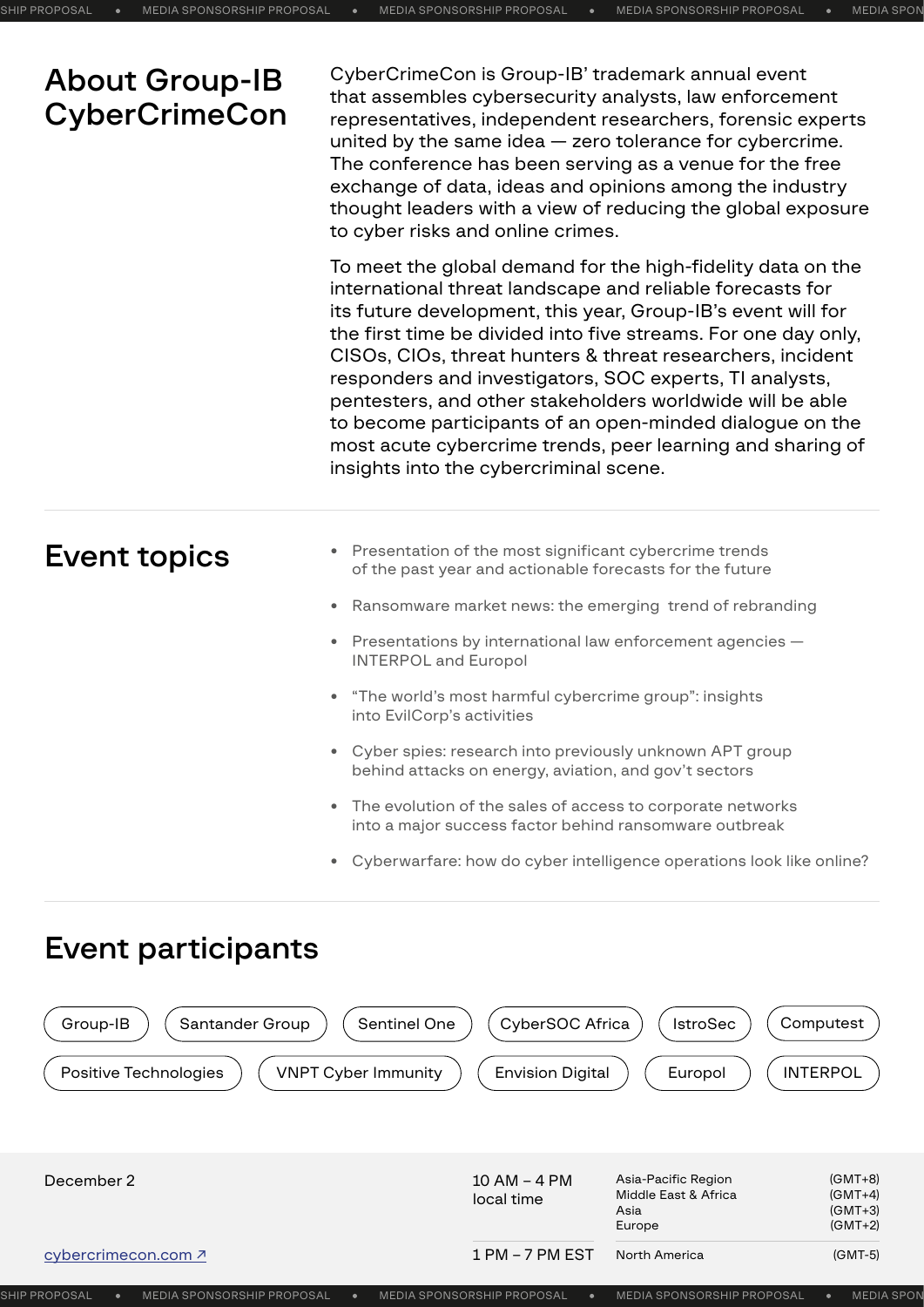# Media sponsorship opportunities

#### Group-IB offers its media sponsors the following benefits:

- **•** Conference website recognition (logo+link)
- **•** Conference live cast website recognition, differs from the conference website (logo+link)
- **•** Conference live cast recognition (logo)
- **•** Email blast recognition (+50,000 mailing list)
- **•** Announcing press release recognition
- **•** Event recap video recognition
- **•** MC speech recognition
- **•** Social media recognition (dedicated partnership announcing posts in Group-IB's social media channels)
- **•** Early access to research papers presented on the conference day
- **•** Ability to book exclusive interviews with conference speakers

#### Media sponsor to provide the following benefits to Group-IB:

- **•** Publication of the press release announcing the conference
- **•** 3 dedicated Twitter, 2 Facebook, 1 LinkedIn posts with conference hashtag and link to the landing page
- **•** Newsletter recognition
- **•** Event section recognition (if any) / banner ad
- **•** Post coverage: publication of the press-release/ news about the reports presented at the event; text or video interview with one of Group-IB's speakers/podcast or other pre-agreed formats on one of the conference days or the following day. The content might be either provided by Group-IB or drafted by the media partner.

| December 2                 | $10$ AM – 4 PM<br>local time | Asia-Pacific Region<br>Middle East & Africa<br>Asia<br>Europe | $(GMT+8)$<br>$(GMT+4)$<br>$(GMT+3)$<br>$(GMT+2)$ |  |
|----------------------------|------------------------------|---------------------------------------------------------------|--------------------------------------------------|--|
| cybercrimecon.com <u>2</u> | $1$ PM $-$ 7 PM EST          | North America                                                 | $(GMT-5)$                                        |  |

MEDIA SPONSORSHIP PROPOSAL MEDIA SPONSORSHIP PROPOSAL MEDIA SPONSORSHIP PROPOSAL MEDIA SPONSORSHIP PROPOSAL MEDIA SPONSORSHIP PROPOSAL